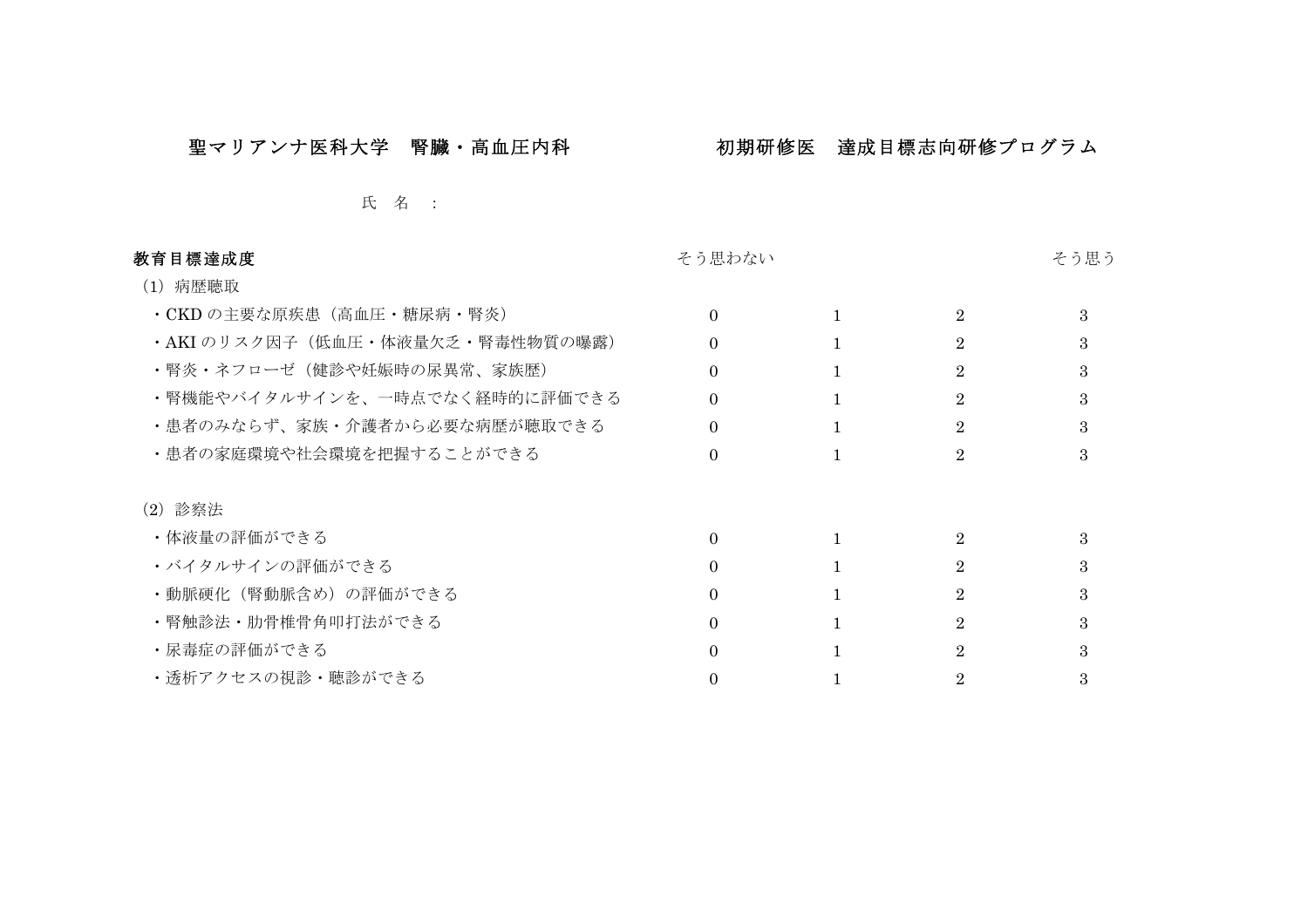- (3) 手技·検杳法
- ・尿沈杳評価ができる
- 尿蛋白定性 定量評価ができる
- 腎機能の各種検査法を知り、評価ができる
- 血液ガスの評価ができる
- 腎炎 ネフローゼにおける血清学的検査を解釈できる
- ・体液量を血液/尿検杳・画像から評価できる

そう思わない

| $\overline{0}$   |              | 1                | $\boldsymbol{2}$ |                | 3              |
|------------------|--------------|------------------|------------------|----------------|----------------|
| $\overline{0}$   | 1            | $\boldsymbol{2}$ | $\boldsymbol{3}$ | 4              | 5              |
| $\theta$         | 1            | $\overline{2}$   | 3                | $\overline{4}$ | $\overline{5}$ |
| $\theta$         | 1            | $\overline{2}$   | 3                | $\overline{4}$ | $\overline{5}$ |
| $\overline{0}$   | 1            | $\boldsymbol{2}$ | 3                | 4              | $\overline{5}$ |
| $\theta$         | 1            | $\overline{2}$   | 3                | 4              | $\bf 5$        |
|                  |              |                  |                  |                |                |
|                  |              |                  |                  |                |                |
| 全くできない           |              |                  |                  |                | 良くできる          |
| $\Omega$         | $\mathbf{1}$ | $\overline{2}$   | 3                | 4              | 5              |
| $\boldsymbol{0}$ | 1            | $\overline{2}$   | 3                | 4              | 5              |
| $\boldsymbol{0}$ | 1            | $\sqrt{2}$       | $\rm 3$          | 4              | $\overline{5}$ |

 $0 \qquad \qquad 1 \qquad \qquad 2$  $3 \qquad \qquad$  $5\overline{)}$  $4\degree$  $\overline{2}$  $\mathbf{3}$  $\Omega$  $\overline{4}$  $\overline{5}$  $\overline{1}$ 

- (5) 医学知識・アカデミア
- · PubMed 検索などによる EBM 実践ができる
- •臨床研究論文を読むことが出来る (研究デザインを理解し、 PECO を知っている)
- ・クルズス (Didactic session) に参加した
- 当科の症例で内科学会用サマリーの作成を行った
- 当科の症例で学会発表・論文作成を予定している

(6) コミュニケーション・スキル

- 患者および家族との良好な関係を築く
- 症例プレゼンテーションが的確に行える
- •協調性をもってチーム医療(医師・コメディカル)を実践でき
- $\zeta$

そう思う

・患者・家族から手技・治療等の Informed consent を取得できる

(7) プロフェッショナリズム

• 積極的に患者ケアに参加し、医学知識·手技獲得に努める